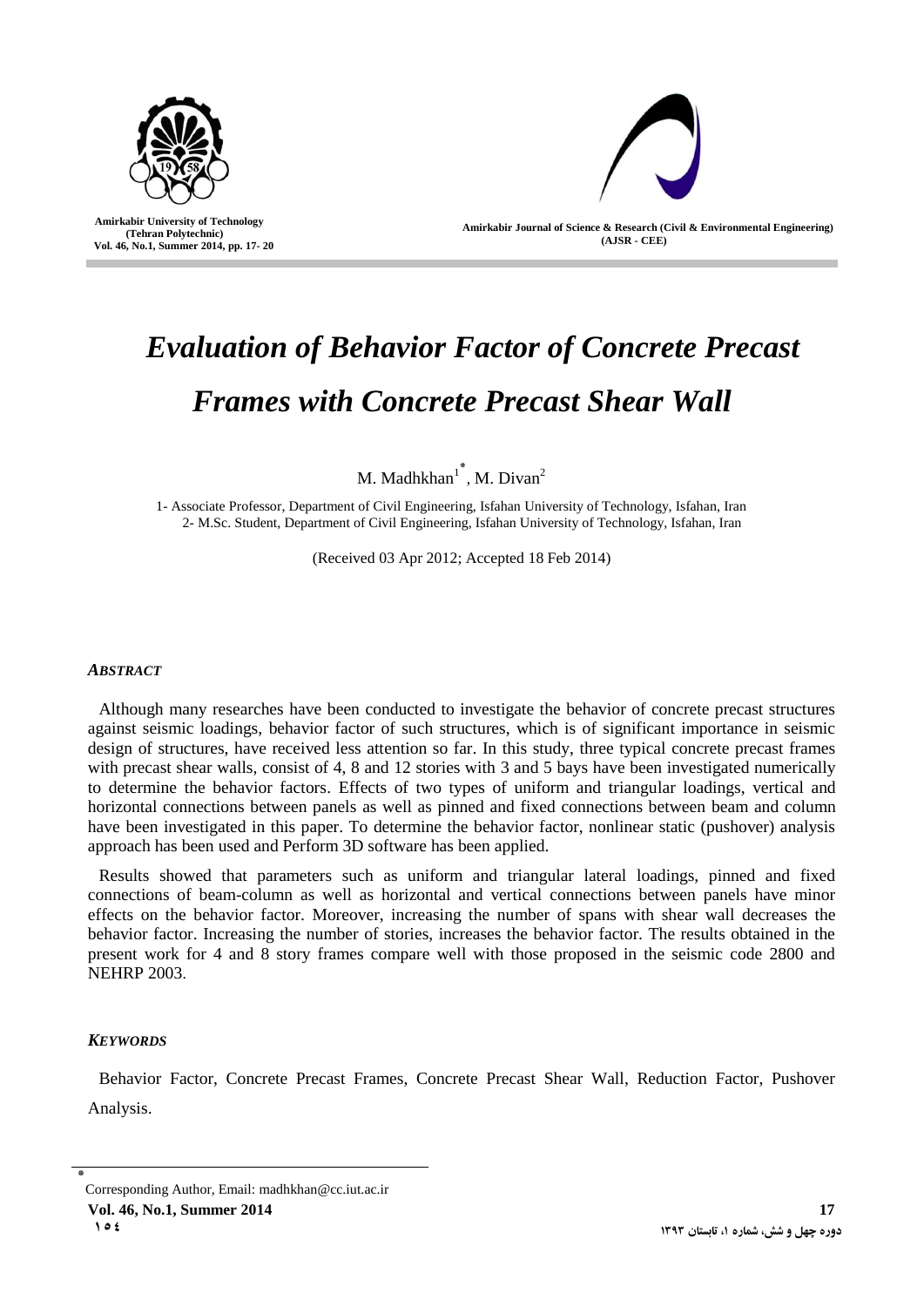Various researchers conducted many investigations into the behavior of concrete precast structures against seismic loadings. However, determination of the behavior factor of such structures, which is of significant importance in seismic design of structures, has not come into sharp focus so far. In this study, we concentrated on three typical concrete precast frames with precast shear walls, which consist of 4, 8 and 12 stories with 3 and 5 bays. Effects of two types of uniform and triangular loadings, vertical and horizontal connections between panels as well as pinned and fixed connections between beam and column have been considered in this paper. To determine the behavior factor, the nonlinear static (pushover) analysis approach has been employed and to fulfill this aim, Perform 3D software has been applied.

#### **2- METHODOLOGY**

To obtain the base-shear force, a standard approach is in use, based on the definition of a force reduction factor. The force reduction factor of MDOF consists of the three following parts:

$$
R = R_{\mu} \times R_{S} \times Y \tag{1}
$$

Where  $R_{\mu}$  is the ductility factor that is the same as SDOF systems,  $R<sub>S</sub>$  is the over-strength factor that is defined as the ratio of the actual to the design lateral strength, and Y is the allowable stress factor that is used to reduce the base shear force at the point that the first plastic hinge occurs, to the design force. Figure 1 shows a sample pushover diagram.



**Figure 1: Pushover diagram** 

In fact, due to the ductility and inelastic behavior of structures, elastic force  $V_e$  can be reduced to  $V_y$ . T, ductility factor is defined as:

$$
R_{\mu} = \frac{V_e}{V_y} \tag{2}
$$

Previous researches on the performance of buildings during severe earthquakes indicated that structural over strength plays a very important role in protecting buildings from collapse. The over strength factor ( *Rs* ) may be defined as the ratio of the actual to the design lateral strength:

$$
R_s = \frac{V_y}{V_s} \tag{3}
$$

In the allowable stress design method, design codes reduce  $V_s$  to design force  $V_w$ . This reduction is considered using the allowable stress factor (Y) as follows:

$$
Y = \frac{V_s}{V_W} \tag{4}
$$

#### **3- RESULTS**

Obtained results demonstrated that uniform and triangular lateral loadings, pinned and fixed connections of beam-column as well as horizontal and vertical connections between panels have a minor effect on the behavior factor. Moreover, increasing the number of spans with the shear wall decreases the behavior factor; conversely increasing the number of stories, and increasing the behavior factor. Table 1 briefly shows the results of pushover analysis.

Comparing the obtained behavior factor in this study with proposed ones in the seismic code 2800 and NEHRP 2003 revealed that presented values for four and eight story frames in this research are in proper accordance with that of these codes.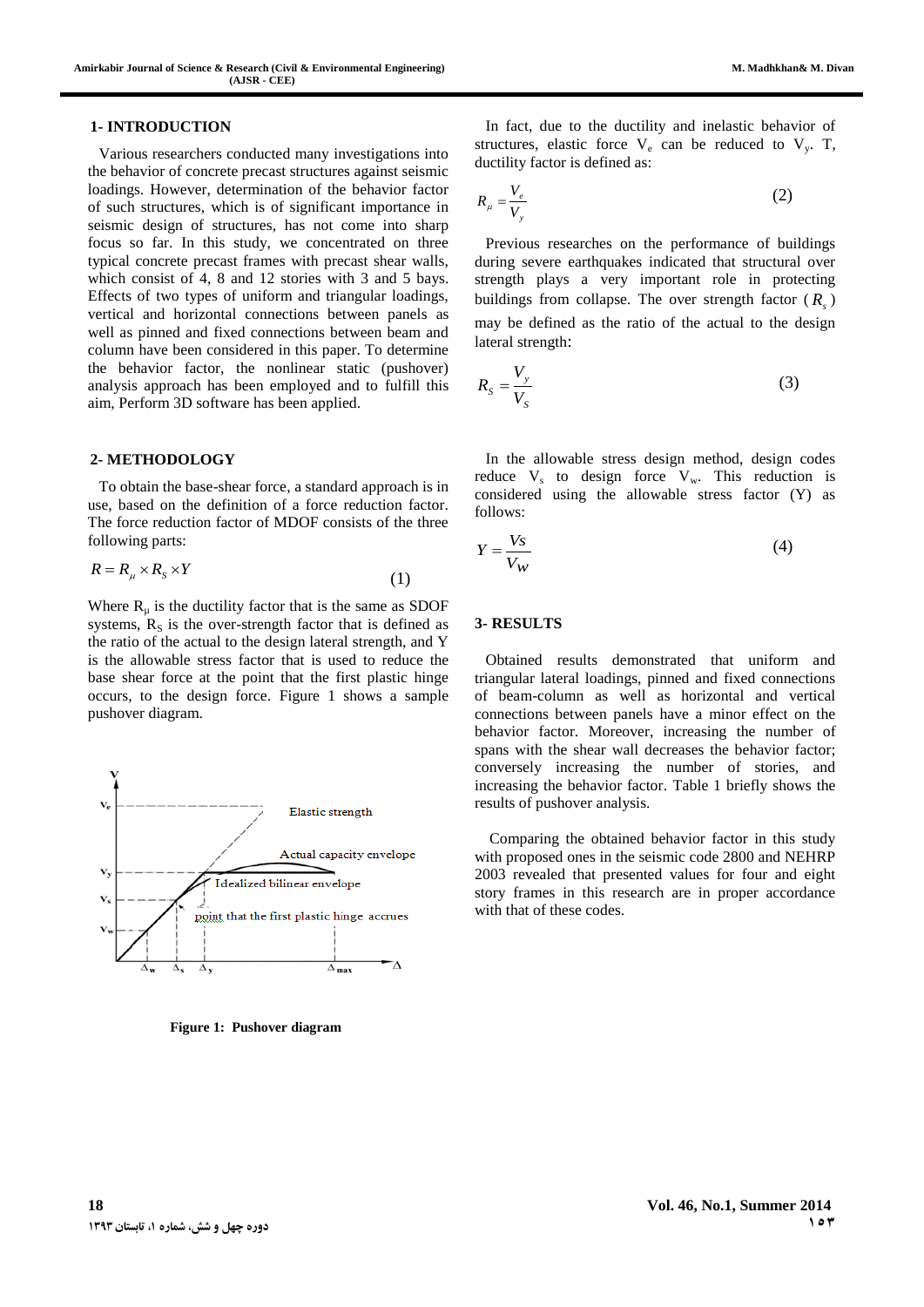|                   | Table 1: Obtained behavior factors. |                                |                           |                |                          |                          |                          |                          |                           |                          |                          |                          |                          |                          |
|-------------------|-------------------------------------|--------------------------------|---------------------------|----------------|--------------------------|--------------------------|--------------------------|--------------------------|---------------------------|--------------------------|--------------------------|--------------------------|--------------------------|--------------------------|
| Number<br>of bays | loading                             | Number<br>of<br>shear<br>walls | RT connection             |                |                          |                          |                          |                          | RS connection             |                          |                          |                          |                          |                          |
|                   |                                     |                                | <b>Pinned Connections</b> |                |                          | <b>Fixed Connections</b> |                          |                          | <b>Pinned Connections</b> |                          |                          | <b>Fixed Connections</b> |                          |                          |
|                   |                                     |                                | Number of Story           |                |                          |                          |                          |                          | Number of Story           |                          |                          |                          |                          |                          |
|                   |                                     |                                | $\overline{4}$            | $\,8\,$        | $12\,$                   | $\overline{4}$           | $\,8\,$                  | 12                       | $\overline{4}$            | $\,8\,$                  | 12                       | $\overline{4}$           | $\,8\,$                  | 12                       |
|                   |                                     |                                | <b>Behavior Factor</b>    |                |                          |                          |                          |                          |                           |                          |                          |                          |                          |                          |
| $\mathfrak{Z}$    | Uniform<br>loading                  | $\mathbf{1}$                   | 6.73                      | 7.62           | 10.90                    | 7.40                     | 8.25                     | 12.52                    | 7.38                      | 7.70                     | 11.76                    | 8.09                     | 8.15                     | 12.17                    |
|                   |                                     | $\sqrt{2}$                     | $\overline{\phantom{a}}$  | 6.57           | 5.94                     | $\overline{\phantom{a}}$ | 6.33                     | 6.75                     | $\overline{\phantom{a}}$  | 6.19                     | 6.00                     | $\blacksquare$           | 6.25                     | 7.41                     |
|                   | Triang<br>ular<br>loading           | $\,1\,$                        | 7.38                      | 8.09           | 10.96                    | 7.54                     | 8.30                     | 12.49                    | 7.46                      | 9.39                     | 11.81                    | 7.87                     | 8.27                     | 11.77                    |
|                   |                                     | $\overline{2}$                 | $\overline{\phantom{a}}$  | 6.27           | 6.31                     | $\overline{\phantom{a}}$ | 6.09                     | 6.93                     | $\overline{\phantom{a}}$  | 7.66                     | 6.18                     | $\overline{\phantom{a}}$ | 6.37                     | 6.80                     |
| $\sqrt{5}$        | Uniform<br>loading                  | $\sqrt{2}$                     | 6.19                      | $\overline{a}$ | $\overline{\phantom{a}}$ | 6.71                     | $\overline{\phantom{a}}$ | $\overline{\phantom{a}}$ | 6.16                      | $\overline{\phantom{a}}$ | $\overline{\phantom{a}}$ | 6.76                     | $\overline{\phantom{a}}$ |                          |
|                   |                                     | $\mathfrak{Z}$                 | $\blacksquare$            | 7.07           | 9.92                     | $\overline{\phantom{a}}$ | 7.41                     | 11.42                    | $\overline{\phantom{a}}$  | 6.90                     | 8.92                     | $\overline{\phantom{a}}$ | 7.45                     | 9.24                     |
|                   | Triang<br>ular<br>loading           | $\sqrt{2}$                     | 6.43                      | $\blacksquare$ | $\overline{\phantom{a}}$ | 6.77                     | $\overline{\phantom{a}}$ | $\overline{\phantom{a}}$ | 6.65                      | $\blacksquare$           | $\overline{\phantom{a}}$ | 5.95                     | $\overline{\phantom{a}}$ | $\overline{\phantom{a}}$ |
|                   |                                     | $\mathfrak{Z}$                 | $\overline{\phantom{a}}$  | 7.33           | 10.60                    | $\qquad \qquad \Box$     | 8.20                     | 10.26                    | $\overline{\phantom{a}}$  | 6.95                     | 9.41                     | $\overline{\phantom{a}}$ | 9.86                     | 9.86                     |